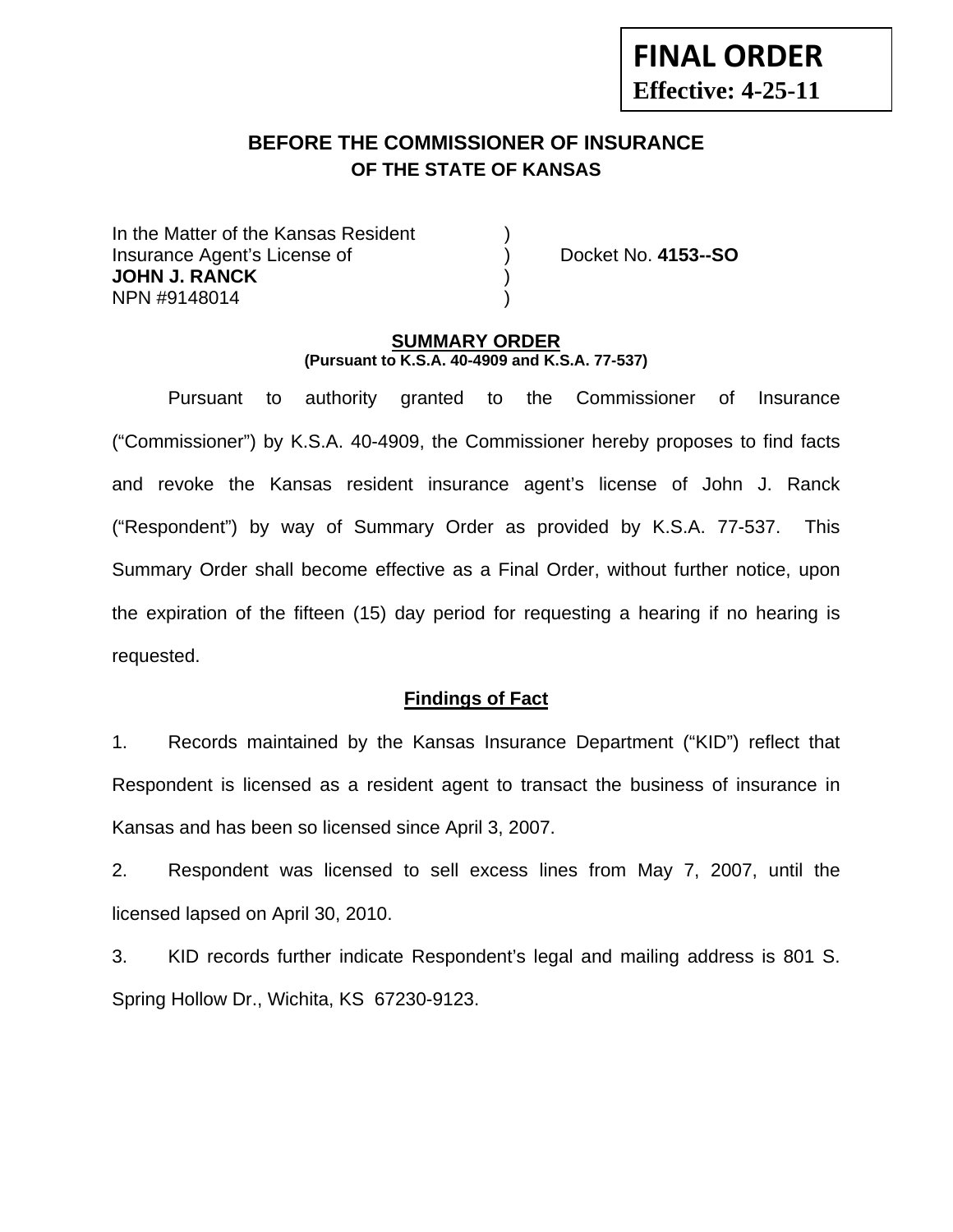4. Based on forwarding information provided by the United States Postal Service, Kid believes Respondent may be served by mail at 23601 W 51<sup>st</sup> St. Terr., Wichita, KS 66226.

5. Following investigation, the Commissioner has no reason to believe that protection of the public interest requires the Commissioner to give notice and opportunity to participate to anyone other than the respondent.

6. Following investigation, the Commissioner finds evidence sufficient to support the following findings of fact:

7. On June 22, 2010, KID staff served Respondent with a Summary Order assessing a monetary penalty of one hundred dollars (\$100) for Respondent's failure to file an annual statement pertaining to sales of excess lines insurance as required by K.S.A. 40-246c.

8. The Summary Order gave notice of Respondent's right to request a hearing, the time allowed for doing so, and the person to be served with the request.

9. The Summary Order also gave notice that if Respondent did not request a hearing within the time allowed, the order would become a final order.

10. Respondent did not request a hearing, and the Summary Order was filed as a final order on July 12, 2010.

11. When Respondent had not paid the penalty, KID staff wrote to respondent on October 6, 2010, at his address of record, reminding him of the obligation and giving notice that action could be taken against his agent's license if the penalty remained unpaid.

2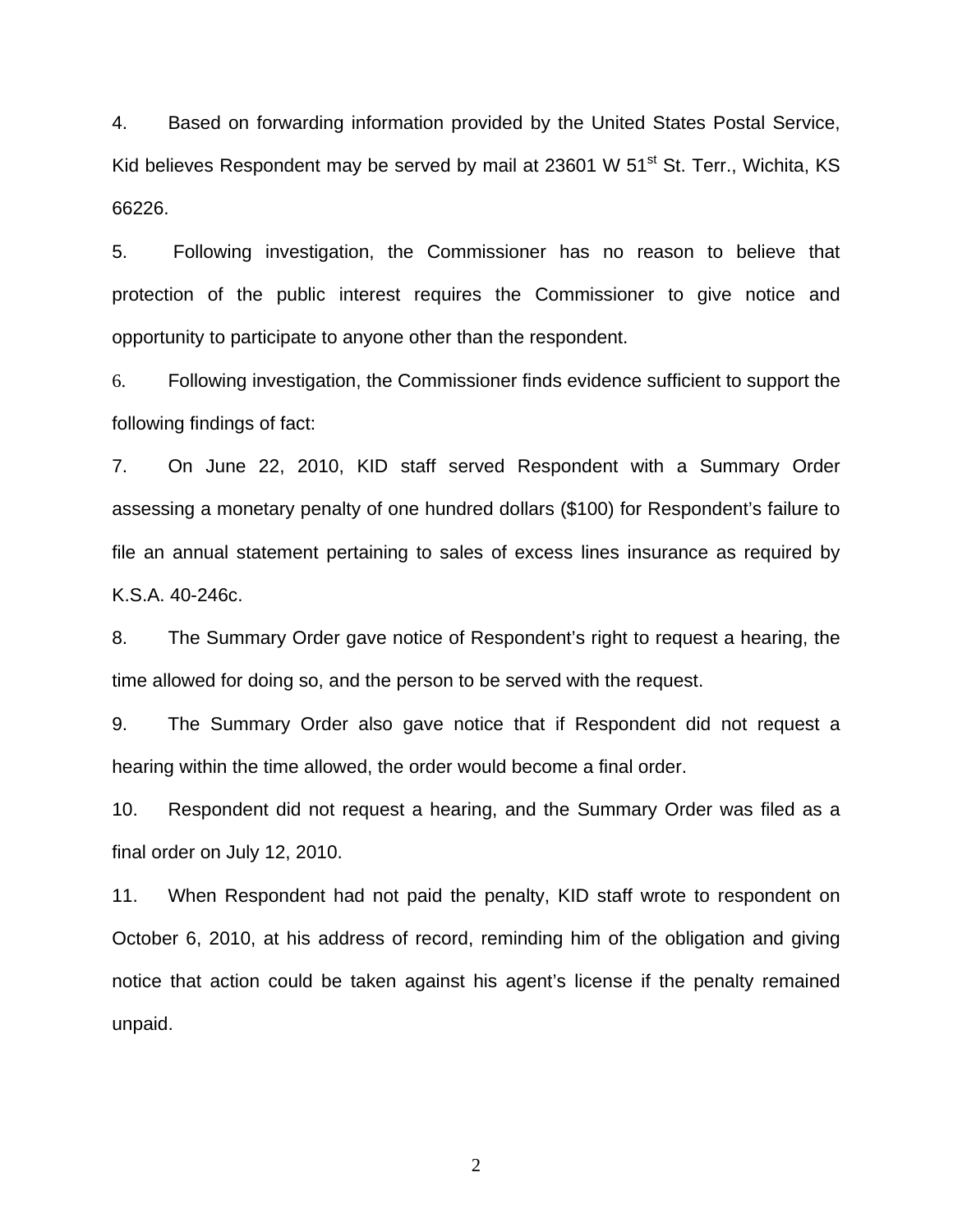12. By electronic mail dated October 29, 2010, Respondent replied that he did not wish to retain a surplus lines license but was in compliance as to his property and casualty license.

13. Communication continued, and by email dated December 8, 2010, KID staff again stated that that the penalty must be paid and the excess lines reports for 2009 and the first four months of 2010 must be filed.

14. On Respondent's license renewal date, December 10, 2010, Respondent requested assistance with the filings and was provided step by step directions for filing online.

15. To date, Respondent has not paid the penalty and has not filed excess lines statements for 2009 or the reporting period of January 1, 2010, through expiration of the license on April 30, 2010.

## **Applicable Law**

16. "Each licensed [excess lines] agent shall file with the commissioner on or before March 1 of each year a statement on a form prescribed by the commissioner, accounting for the gross premiums upon all policies written on risks situated in this state up to January 1 in each year for the year next preceding and the licensee shall transmit to the commissioner, with such affidavit or statement, a sum equal to 6% of the gross premiums upon all policies procured by such agent on risks situated in this state written under the provisions of this act." K.S.A. 40-246c.

17. K.S.A. 2010 Supp. 40-4909(a) provides, in relevant part: "The commissioner may deny, suspend, revoke or refuse renewal of any license issued under this act if the commissioner finds that the applicant or license holder has: . . . (2) Violated: (A) Any provision of chapter 40 of the Kansas Statutes Annotated, and amendments thereto, or any rule and regulation promulgated thereunder; [or] (B) any subpoena or order of the commissioner; . . .. " K.S.A. 40-4909(a).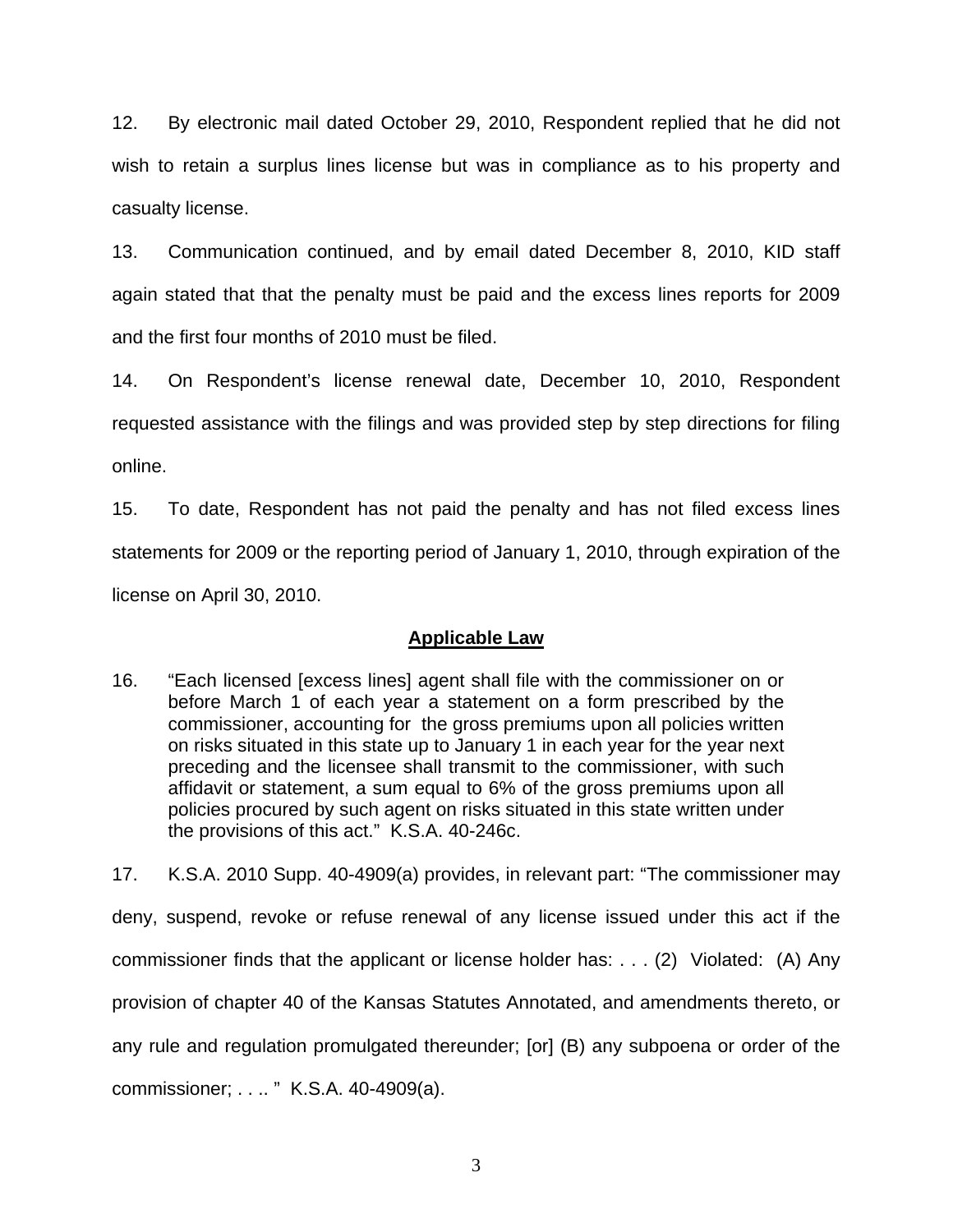18. In addition, the Commissioner may revoke any license issued under the Insurance Agents Licensing Act if the Commissioner finds that the interests of the insurer or the insurable interests of the public are not properly served under such license. K.S.A. 40-4909(b).

19. In lieu of taking action under K.S.A. 2010 Supp 40-4909(a), the Commissioner may impose a monetary penalty. K.S.A. 2010 Supp 40-4909(h).

#### **Conclusions of Law**

20. The Commissioner has jurisdiction over Respondent as well as the subject matter of this proceeding, and such proceeding is held in the public interest.

21. The Commissioner finds that Respondent's agent license may be revoked pursuant to K.S.A. 40-4909(a)(2)(B) because Respondent has violated an order of the Commissioner.

22. The Commissioner finds that Respondent's agent license may be revoked pursuant to K.S.A. 40-4909(a)(2)(A) because Respondent has violated K.S.A. 40-246c by failing to file the required statements for 2009 and 2010 by the deadlines, and those violations have continued to date.

23. Further, the Commissioner concludes, because of Respondent's failure to pay the penalty or file the reports after the October 6, 2010, letter and subsequent communication, that the violations were knowing and intentional.

24. Based on the foregoing findings, the Commissioner concludes that sufficient grounds exist for the revocation of Respondent's insurance agent's license pursuant to K.S.A. 40-4909(a).

4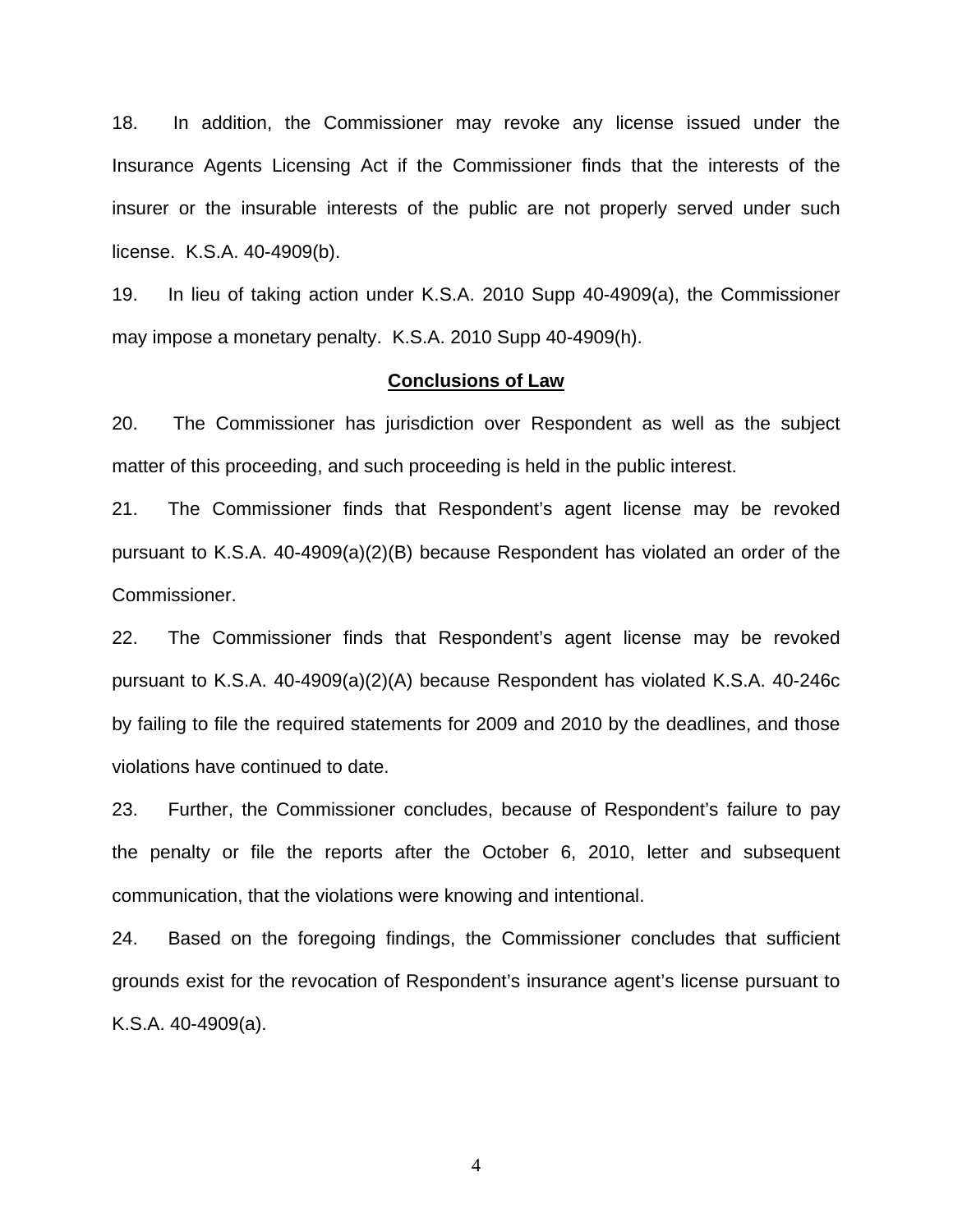25. The Commissioner further concludes Respondent's license should be revoked pursuant to K.S.A. 40-4909(b) because such license is not properly serving the interests of the insurer and the insurable interests of the public.

26. Based on the facts and circumstances set forth herein, it appears that the use of summary proceedings in this matter is appropriate, in accordance with the provisions set forth in K.S.A. 77-537(a), in that the use of summary proceedings does not violate any provision of the law, the protection of the public interest does not require the KID to give notice and opportunity to participate to persons other than Respondent, and after investigation, KID believes in good faith that the allegations will be supported to the applicable standard of proof.

 **IT IS THEREFORE ORDERED BY THE COMMISSIONER OF INSURANCE THAT** the Kansas resident insurance agent's license of **JOHN J. RANCK** is hereby **REVOKED. It is further ordered,** that **JOHN J. RANCK** shall **CEASE and DESIST** from the sale, solicitation, or negotiation of insurance, directly or indirectly doing any act toward the sale, solicitation, or negotiation of insurance, and/or receiving compensation deriving from the sale, solicitation, or negotiation of insurance conducted on and after the effective date of revocation.

5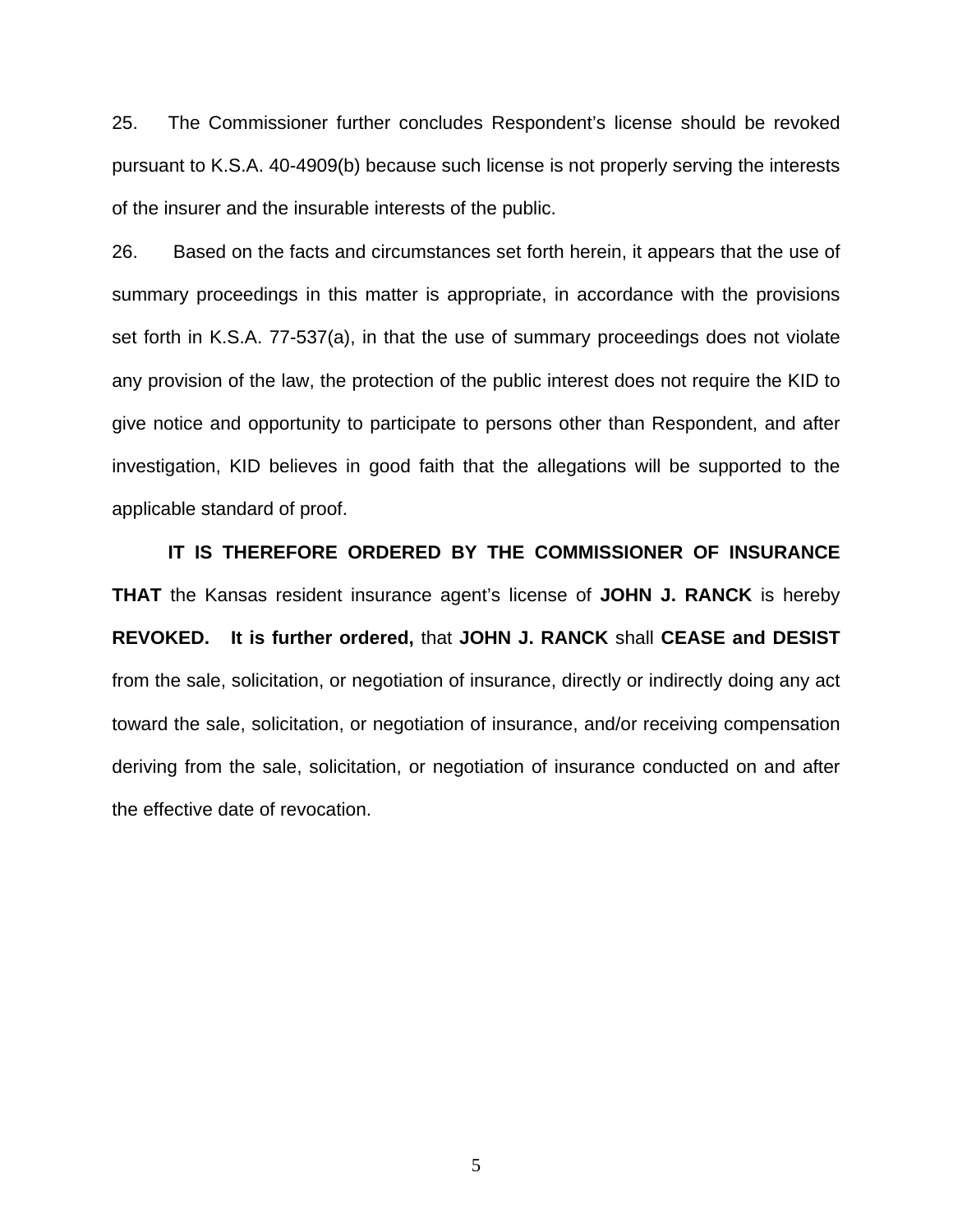### IT IS SO ORDERED THIS 6th DAY OF APRIL 2011, IN THE CITY OF **TOPEKA, COUNTY OF SHAWNEE, STATE OF KANSAS.**



/s/ Sandy Praeger Sandy Praeger Commissioner of Insurance

 \_/s/ Zachary J.C. Anshutz\_\_\_\_\_\_\_\_\_\_\_ Zachary J.C. Anshutz General Counsel

## **NOTICE OF RIGHTS TO HEARING AND REVIEW**

**Within fifteen (15) days of the date of service of this Summary Order, Respondent** may submit a written request for a hearing pursuant to K.S.A. 77-537 and K.S.A. 77-542. Any request for a hearing should be addressed to the following:

 Zachary J.C. Anshutz, General Counsel Kansas Insurance Department 420 S.W. 9<sup>th</sup> Street Topeka, Kansas 66612

If a hearing is requested, the Kansas Insurance Department will serve notice of the time and place of the hearing and information on procedures, right of representation, and other rights of parties relating to the conduct of the hearing.

**If a hearing is not requested in the time and manner stated above, this Summary Order shall become effective as a Final Order upon the expiration of time for requesting a hearing.** In the event Respondent files a Petition for Judicial Review, pursuant to K.S.A. 77-613(e), the agency officer to be served on behalf of the Kansas Insurance Department is

 Zachary J.C. Anshutz, General Counsel Kansas Insurance Department 420 S.W.  $9<sup>th</sup>$  Street Topeka, Kansas 66612